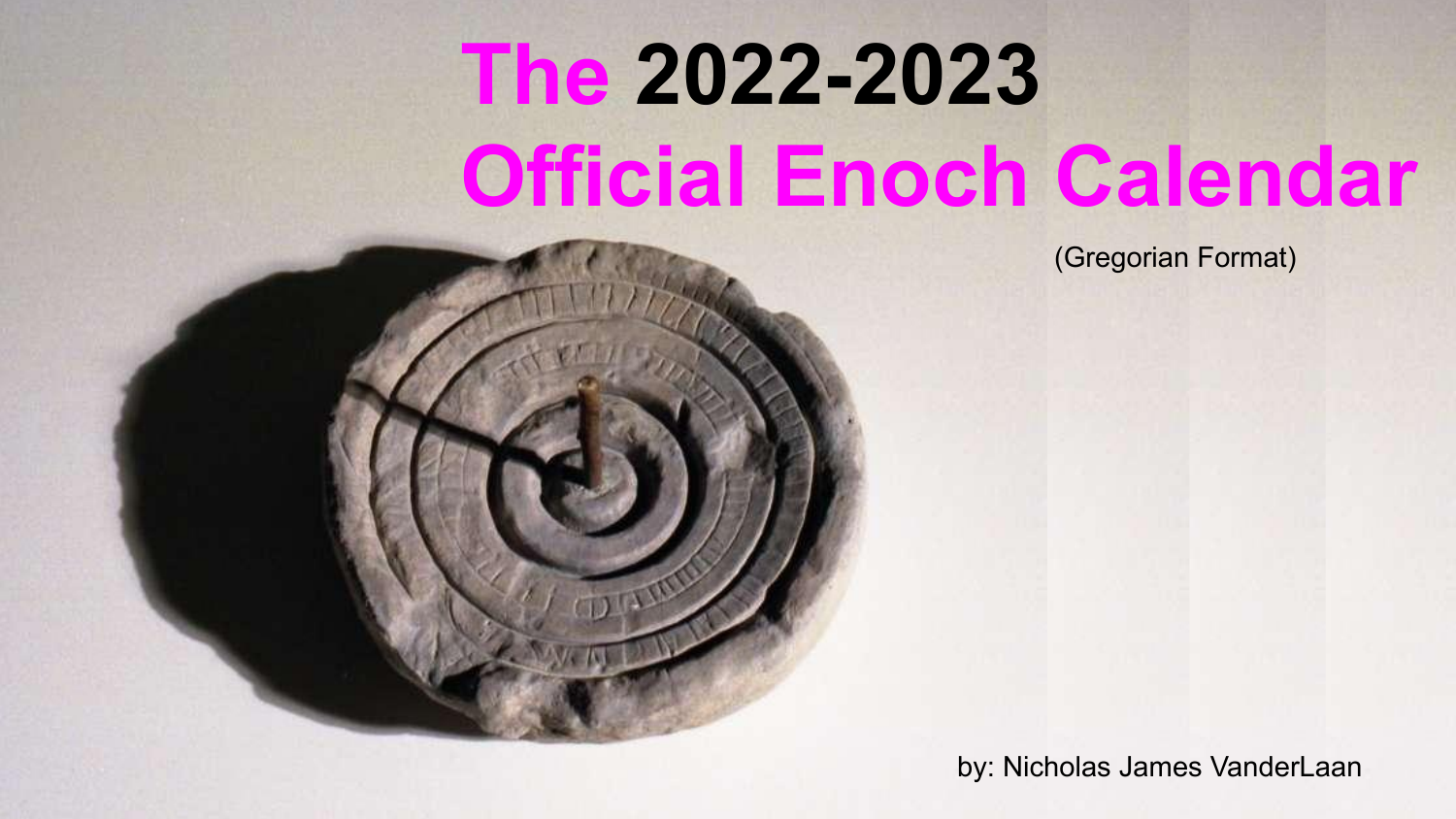#### **Calendar Outline, Rules, Concepts, & Commentary:**

The calendar year is 364 Days as stated 5 times in 1st Enoch, twice in Jubilees, & twice in the Dead Sea Scrolls.

Jubilees 6:32-38 is an explicit that the calendar is 364 Days and NOT a 354 Day Lunar Calendar and those that use a lunar calendar will be in severe ERROR for Feast Days and Sabbaths and Months, and Years, and more.

New Month = Rosh Chodesh. Rosh in Hebrew means "head." Chodesh in Hebrew means "renewing cycle." So the renewing cycle (month) are 30 days intervals.

The calendar has 12 months of 30 Days each plus 4 intercalaray days (which are 1 day at the end of the every three months, so months 3, 6, 9, and 12 have 31 days) for a total of 364 Days.

In 1st Enoch chapter 72, it documents the sun rising and setting in portals along the horizons for the following days: 30, 30, 31, 30, 30, 31, 30, 30, 31, 30, 30, 31, 30, 30, 31, 30, 30, 8, 31 for a total of 364 Days. Each a month.

The Sping Equinox is the 365th Day of the Solar Cycle and NOT part of the 364 Day Calendar Year. There is a distinction between the solar cycle and the solar calendar year. They are not the same. Every 4th year there is a leap day and the Spring Equinox occurs on the 366th Day of the solar cycle.

According to Job 3:1-26, Job (who is pre-flood) cursed the day he was born and had it removed from the reckoning of the year. I hypothesize that Job was born on the Spring Equinox and this reason the calendar is 364 Days and NOT a complete solar cycle of 365.24 Days.

The Spring Equinox seperates the calendar vears as per Enoch 72:32-33 "through the course of the sun these distinctions are made (literally 'they are separated')." I understand the translator R.H. Charles inserted his commentary (literally 'they are separated') into the text to emphasize to us the literal meanning of the Ethiopian text that there is a division after the 364th Day of the calendar.

Jubilees 2:9 "And Elohim appointed the sun to be a great sign ON the earth for days and for sabbaths and for months and for feasts and for years and for sabbaths of years and for jubilees and for all seasons of the years." This verse means that the sun calibrates / re-calibrates / resets the calendar year ever year.

How does the sun do this? By the Spring Equinox. The sun's casted shadow on the Spring Equinox is the Great Sign ON the earth and it calibrates everything mentioned in Jubilees 2:9. The Spring Equinox calibrates / re-calibrates / resets the calendar year / and in doing so it also establishes the days of the week for the new coming year. So we on earth synce our days up to heaven and the heavenly Sabbath that goes on in heaven. This means that YHWH Elohim's calendar does not use the false Gregorian days of the week but rather establishes the days of the week for the new year.

The day following the Spring Equinox is the 1st Day of the 1st Month and resets to the 4th Day of the Week, the day Elohim made the sun, moon, and stars, and "time began."

We know the 1st Day of the 1st Month is the 4th Day of the Week because in Dead Sea Scroll 4Q394 1-2 they "pegged" Shayuot to the 15th Day of the 3rd Month and we know Shayuot is always on the 1st Day of the Week, so all we have to do is count backwards to the 1st Day of the 1st Month and it is the 4th Day of the Week.

The Dead Sea Scrolls also "pegs" the date of First Fruits of Barley Festival to the 26th Day of the 1st Month in scroll 4Q325. This means that the Barley Festival does not take place during the week of Unleavened Bread but rather on the day after the Sabbath after the Festival of Unleavened Bread. And also like Shavuot, when you count backwards from the Barley Festival to the 1st Day of the 1st Month, it is the 4th Day of the Week

This means every Festival (and date) is on the same day of the week every year. example: no Passover, or any other Festivals take place on the 7th Day Sabbath.

I understand the "24 Hour" Day begins at Sunrise NOT Sunset per 1st Enoch chapter 72 regarding the first law of the luniaries which is the sun rises and more so YHWH Elohim's words Jeremiah 33:14-26. The gospel writer of Matthew 28:1 gives the most detailed specific account.

Yom Kippur starts on the evening (sunset) of the 9th to the evening (sunset) of the 10th Day of the 7th Month per Leviticus 23:32. I understand the fast is broken at night on the 10th with a celebratory meal thus being a Feast of YHWH. The fasting / mourning starting at evening (sunset) the day prior seems logical to possibly be a precedent also for the fast days of the 4th, 5th, and 10th months.

The Enoch Calendar is the ecclesiatical calendar. There is an additional Sectarian / Civil calendar that is also 364 days and starts on the 1st Day of the 7th Month. (Dead Sea Scroll 4Q394 3-7 i)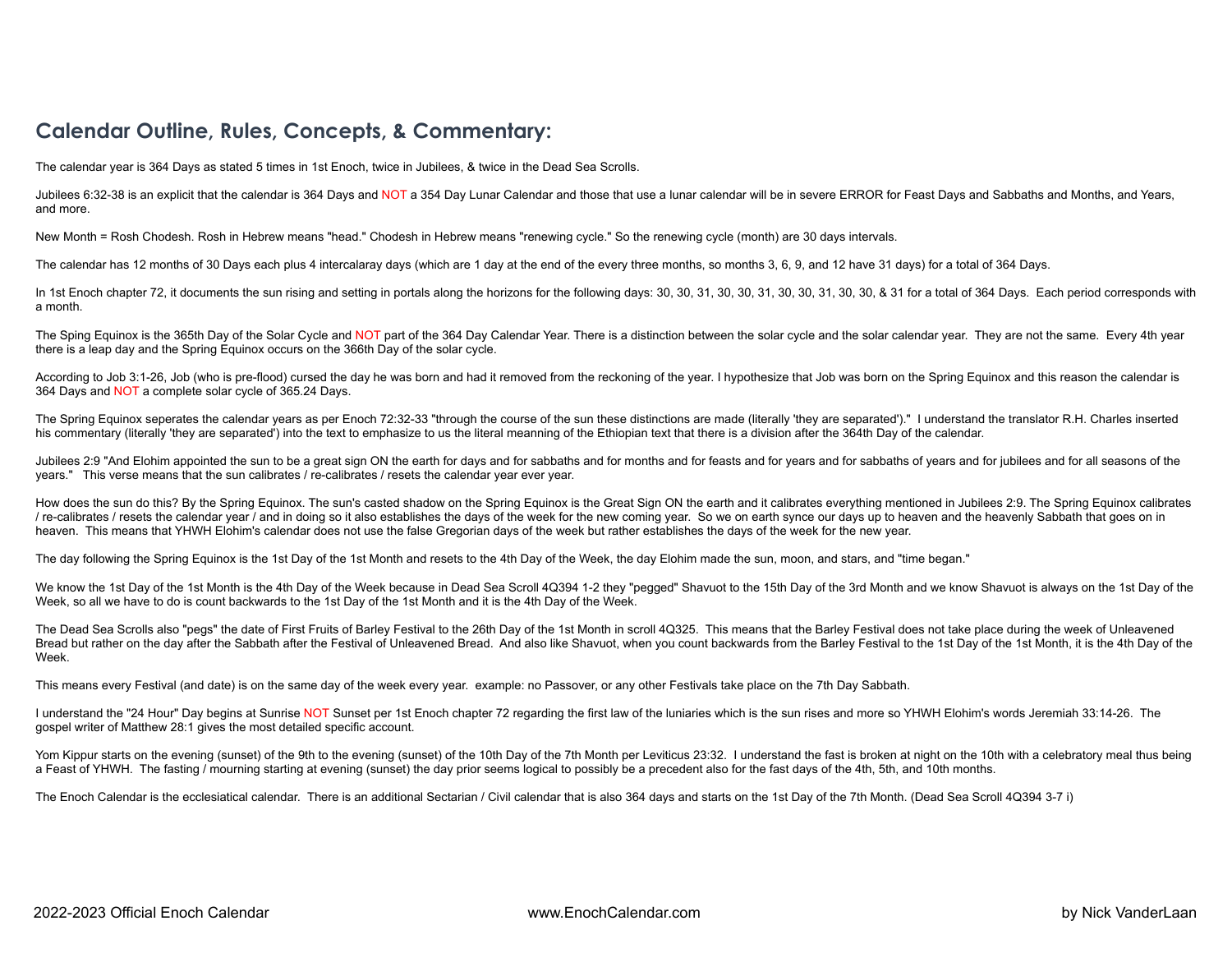#### **The Enoch 364 Day Calendar**

**1st Enoch chapter 72**

**The Sun, the 12 Months, & the 6 Gates / Portals**



\*The Spring Equinox is the 365th Day of the Solar Cycle and not part of the 364 Day Calendar. \*\*Graphic is not to scale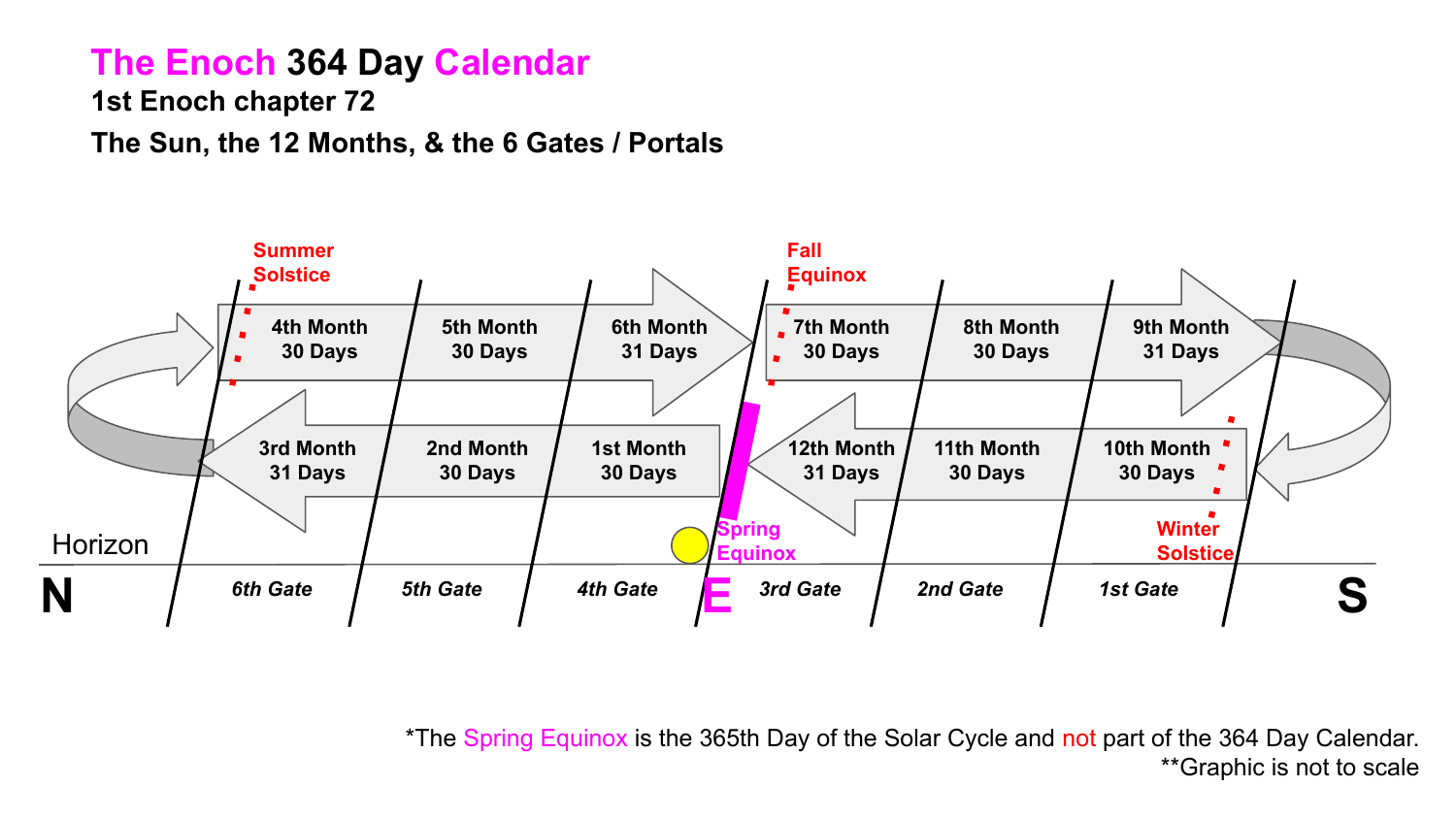#### Enoch<sub>82</sub>

The Leaders of the Stations which Divide the Four Seasons: Malki'el, Hela'emmemelek, Milay'ul, and Narel (Enoch 82:11-14). These are to "divide" and "sunder" the seasons thus they correspond with the four intercalary days of Enoch 72 placed within the year to divide the year into four parts, they are on the 31st days of month 3, 6, 9, & 12.

Enoch 82:11-14 "Their four leaders who DIVIDE the four parts of the year enter first; and after them the twelve leaders of the orders who divide the months; and for the three hundred and sixty (days) there are heads over thousands who divide the days; and for the four intercalary days there are the leaders which SUNDER the four parts of the year. And these heads over thousands are intercalated between leader and leader, each behind a station, but their leaders make the division. And these are the names of the leaders who DIVIDE the four parts of the year which are ordained: Malki'el, Hela'emmemelek, and Milay'ul, and Narel."

The text is clear: these days are to divide the year into four parts, thus sundering the year, and not sit as a block of 4 days at the end of the calendar. (The false Egyptian calendar had five days following the end of their 360 day year).

The Twelve Leaders of the Orders which Distinguish the Months: Tam'ayen, Berka'el, Zalebsa'el, Geda'iyal, Helya'el, and Ki'el (six names are missing from the text)

These Three Follow the Leaders of the Orders: Adnar'ul (Summer Solstice), Iyasus'el (Fall Equinox), Elum'el (Winter Solstice)

The Additional Heads over Thousands who divide the Three Hundred and Sixty (days): Heluyasaf, and Asfa'el, (two names are missing from the text)

\*\*The chapter is incomplete and appears to have been missing the end part of the chapter. We are missing six names of the Leaders of the Orders of Fall, and Winter. We are also missing the two names of the (additional) Heads over Thousands. We could also be missing additional information to the 365th Day of the Solar Cucle akak the Spring Equinox. Also, most chapters in The Book of the Courses of the Heavenly Luminaries seem to be written with a chapter summary which chapter 82 also does not have.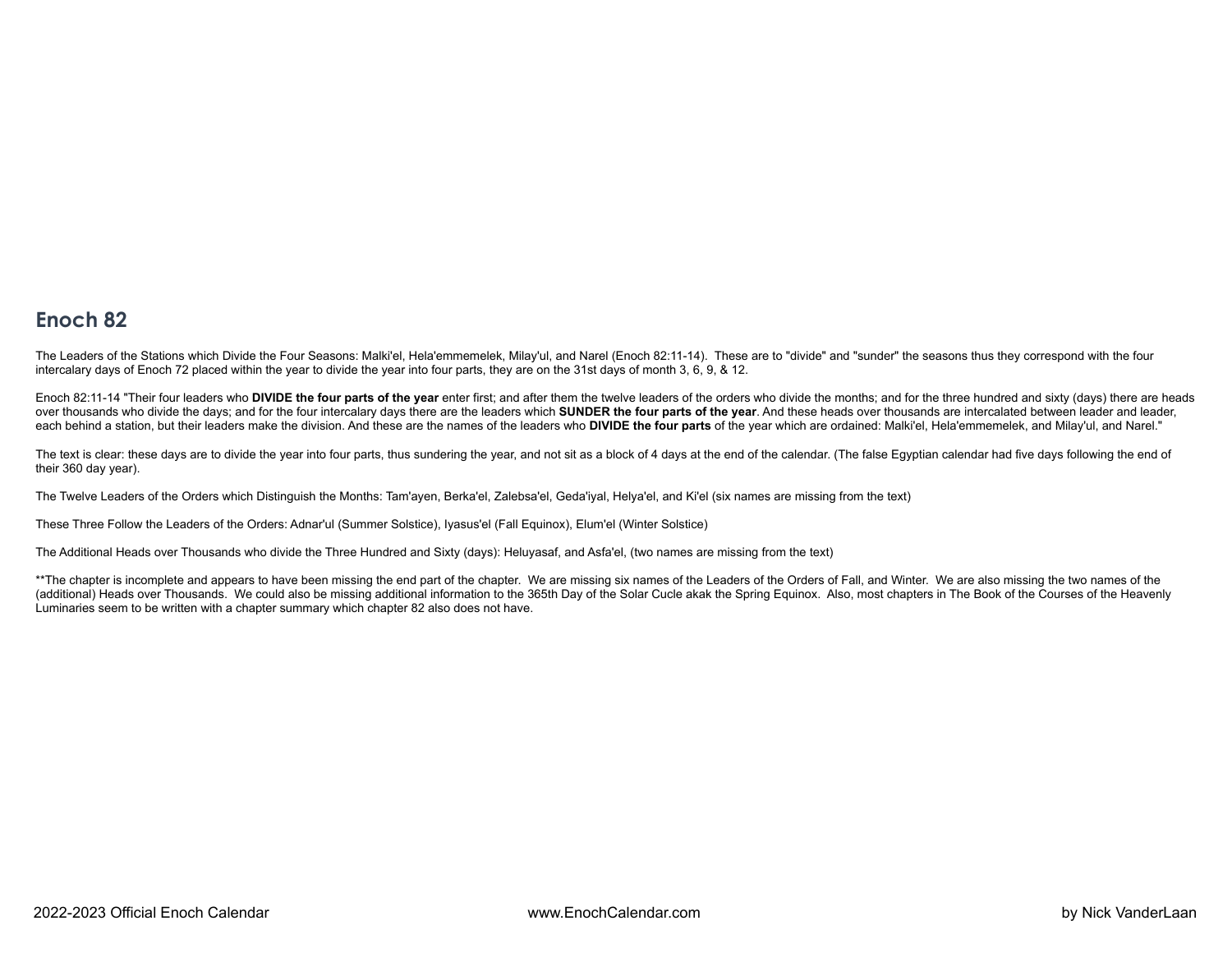#### **The Covenant of Noah RESTORED**

Over 3 years ago I was given the understanding to restore the Covenant of Noah.

It dawned on me the only biblical method of the righteous eating flesh of beast or bird was to eat boiled flesh seethed in water and the blood water poured out on the ground and covered with dirt. (The only exception is the Passover which has to be eaten in Jerusalem).

Broiled fish cooked with fire is permissible because it is a different type of flesh.

As a descendant of Noah you are born into this EVERLASTING Covenant with YHWH Elohim.

Please watch my playlist and fulfill your part of the covenant!

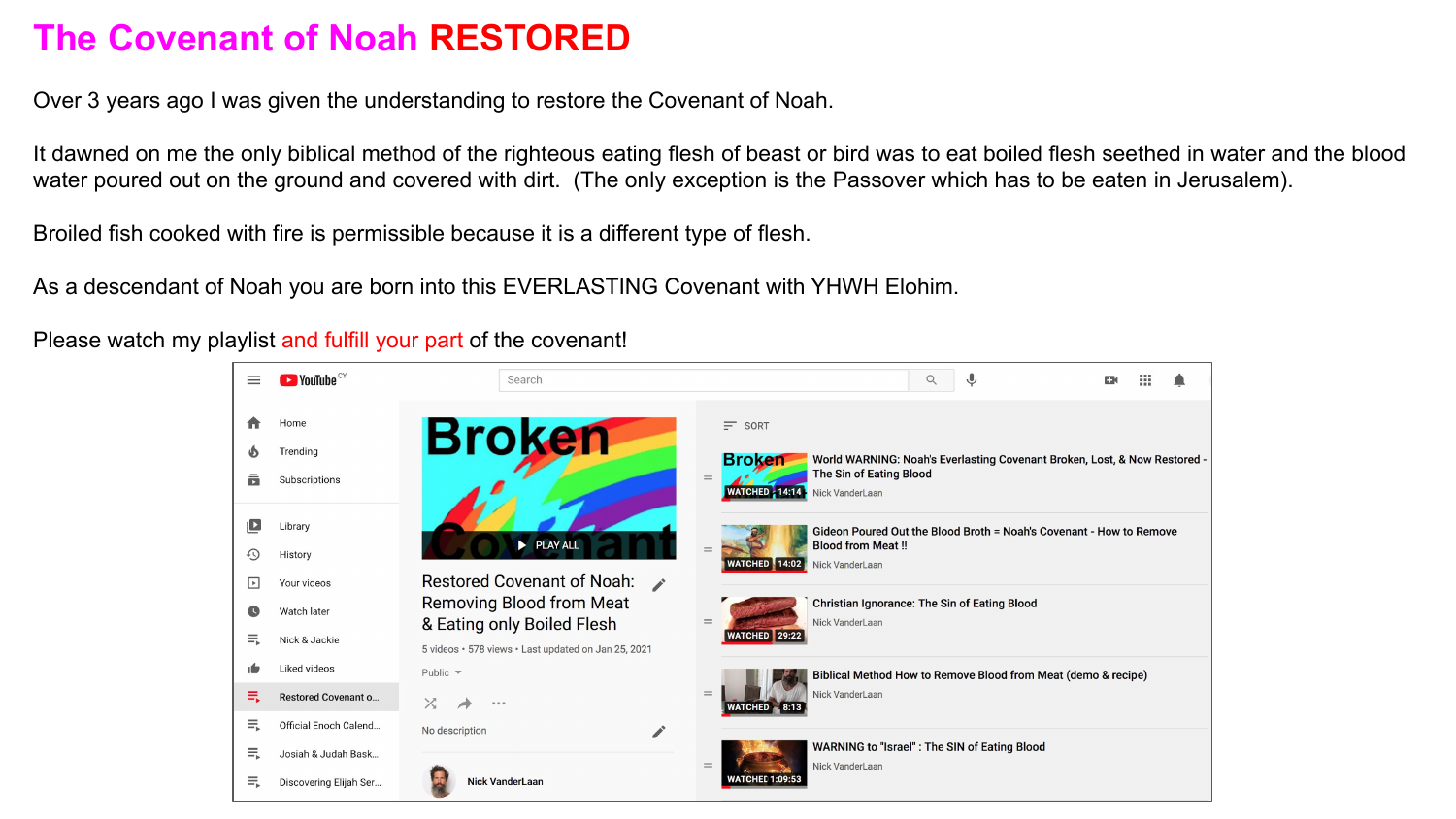#### **Calendar Key:**

| New Months, Leaders of the Order                                           |
|----------------------------------------------------------------------------|
| Sabbaths                                                                   |
| The Feasts of YHWH (Leviticus 23)                                          |
| Fasts of the 4th, 5th, 7th (Yom Kippur), & 10th Months                     |
| The additional Feast Days of The Temple Scroll (Dead Sea Scrolls)          |
| Day of the Seasons, Station Leaders, & Additional Captains over a Thousand |
| Followers of the Order, Summer & Winter Solstice & Fall Equinox            |
| <b>Spring Equinox</b>                                                      |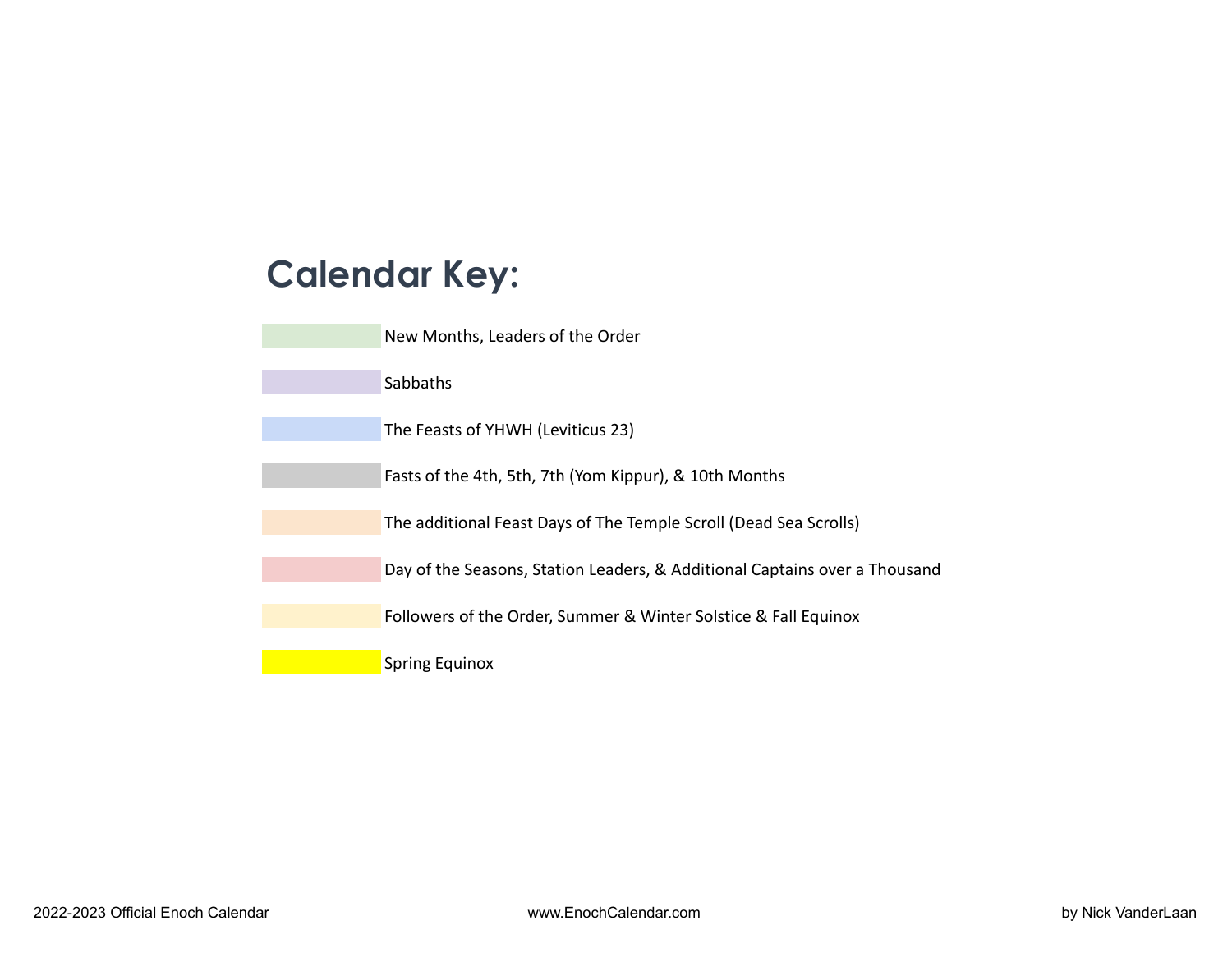#### **March 2022**

| <b>SUN</b>                                                                 | <b>MON</b>                                                                                                      | <b>TUES</b>          | <b>WED</b>                      | <b>THURS</b>                     | <b>FRI</b>           | <b>SAT</b>                                                                                                                              |
|----------------------------------------------------------------------------|-----------------------------------------------------------------------------------------------------------------|----------------------|---------------------------------|----------------------------------|----------------------|-----------------------------------------------------------------------------------------------------------------------------------------|
|                                                                            |                                                                                                                 | $\mathbf{1}$         | $\vert$ 2<br>Sabbath            | $\mathbf{3}$                     | 4                    | 5                                                                                                                                       |
| $\boldsymbol{6}$                                                           | $\overline{7}$                                                                                                  | 8                    | 9<br>Sabbath                    | 10                               | 11                   | 12                                                                                                                                      |
| 13                                                                         | 14                                                                                                              | 15                   | 16<br>Sabbath                   | 17                               | 18                   | 19<br>31st Day of 12th Month<br>Day of Season - Spring<br>Station Leader: Malki'el<br>Add Head of 1000: (Lost)<br>364th Day of the Year |
| 20                                                                         | 21                                                                                                              | 22                   | 23                              | 24                               | 25                   | 26                                                                                                                                      |
| <b>Spring Equinox</b><br>Sun in the Tabernacle<br>365th Day of Solar Cycle | 1st Day of 1st Month<br>Rosh Chodesh 1 - Abib<br>Leader of the 1st Order:<br>Tam'ayen<br>Remembrance Day (Noah) | 2nd Day of 1st Month | 3rd Day of 1st Month<br>Sabbath | 4th Day of 1st Month<br>Sabbath  | 5th Day of 1st Month | 6th Day of 1st Month                                                                                                                    |
| 27                                                                         | 28                                                                                                              | 29                   | 30                              | 31                               |                      |                                                                                                                                         |
| 7th Day of 1st Month                                                       | 8th Day of 1st Month                                                                                            | 9th Day of 1st Month | 10th Day of 1st Month           | 11th Day of 1st Month<br>Sabbath |                      |                                                                                                                                         |
| <b>NOTES</b>                                                               |                                                                                                                 |                      |                                 |                                  |                      |                                                                                                                                         |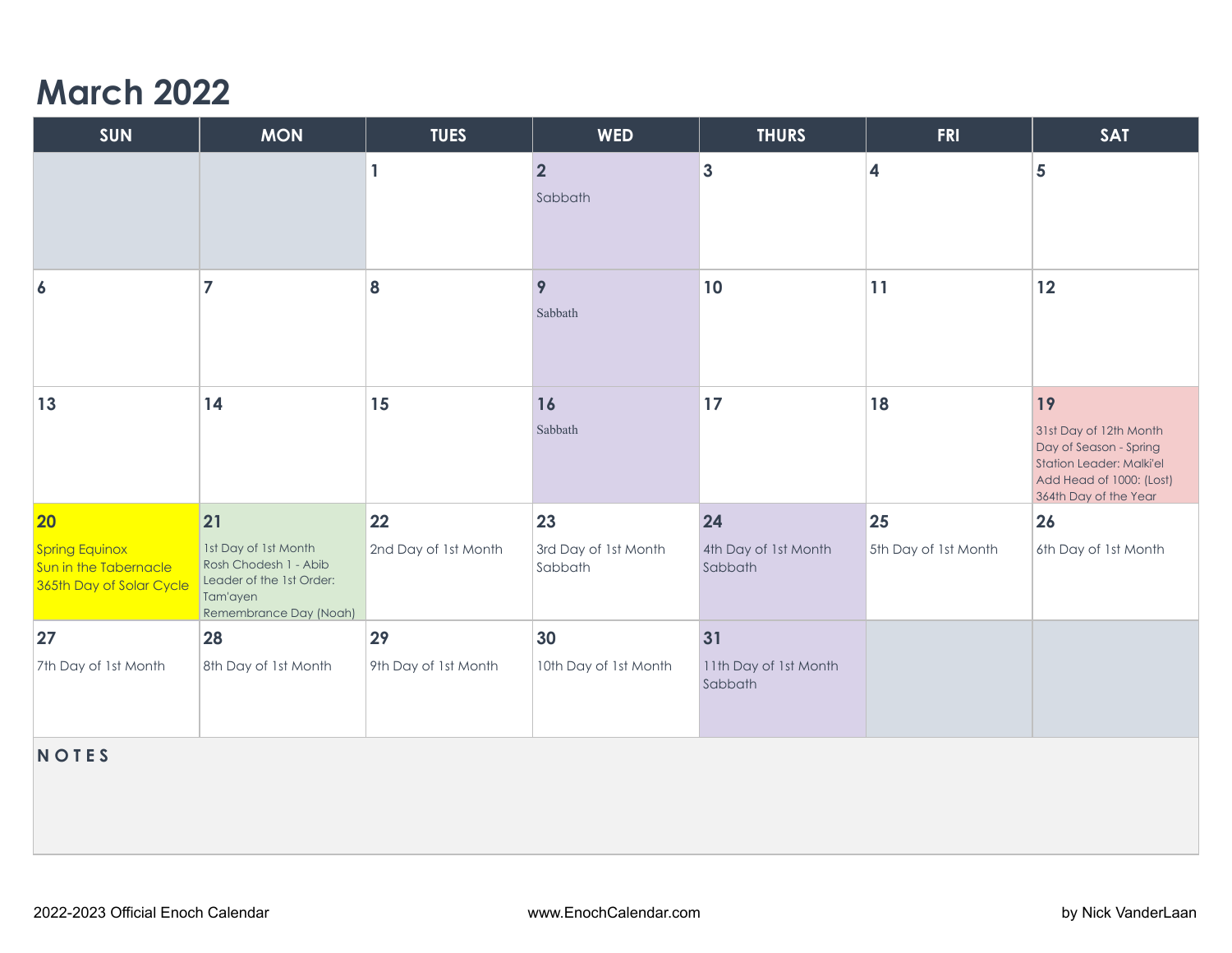## **April 2022**

| <b>SUN</b>                                         | <b>MON</b>                                         | <b>TUES</b>                                        | <b>WED</b>                                                                            | <b>THURS</b>                                                  | <b>FRI</b>                                             | <b>SAT</b>                                  |
|----------------------------------------------------|----------------------------------------------------|----------------------------------------------------|---------------------------------------------------------------------------------------|---------------------------------------------------------------|--------------------------------------------------------|---------------------------------------------|
|                                                    |                                                    |                                                    |                                                                                       |                                                               |                                                        | $\overline{2}$                              |
|                                                    |                                                    |                                                    |                                                                                       |                                                               | 12th Day of 1st Month                                  | 13th Day of 1st Month                       |
|                                                    |                                                    |                                                    |                                                                                       |                                                               |                                                        |                                             |
| $\overline{3}$                                     | $\overline{\mathbf{4}}$                            | $5\overline{)}$                                    | 6                                                                                     | $\overline{7}$                                                | 8                                                      | 9                                           |
| 14th Day of 1st Month<br>Passover                  | 15th Day of 1st Month<br><b>Unleavened Bread 1</b> | 16th Day of 1st Month<br><b>Unleavened Bread 2</b> | 17th Day of 1st Month<br><b>Unleavened Bread 3</b>                                    | 18th Day of 1st Month<br><b>Unleavened Bread 4</b><br>Sabbath | 19th Day of 1st Month<br><b>Unleavened Bread 5</b>     | 20th Day of 1st Month<br>Unleavened Bread 6 |
| <b>10</b>                                          | 11                                                 | 12                                                 | 13                                                                                    | 14                                                            | 15                                                     | 16                                          |
| 21st Day of 1st Month<br><b>Unleavened Bread 7</b> | 22nd Day of 1st Month                              | 23rd Day of 1st Month                              | 24th Day of 1st Month                                                                 | 25th Day of 1st Month<br>Sabbath                              | 26th Day of 1st Month<br><b>First Fruits of Barley</b> | 27th Day of 1st Month                       |
| 17                                                 | 18                                                 | 19                                                 | 20                                                                                    | 21                                                            | 22                                                     | 23                                          |
| 28th Day of 1st Month                              | 29th Day of 1st Month                              | 30th Day of 1st Month                              | 1st Day of 2nd Month<br>Rosh Chodesh 2<br>Leader of the 2nd Order:<br><b>Berka'el</b> | 2nd Day of 2nd Month<br>Sabbath                               | 3rd Day of 2nd Month                                   | 4th Day of 2nd Month                        |
| 24                                                 | 25                                                 | 26                                                 | 27                                                                                    | 28                                                            | 29                                                     | 30                                          |
| 5th Day of 2nd Month                               | 6th Day of 2nd Month                               | 7th Day of 2nd Month                               | 8th Day of 2nd Month                                                                  | 9th Day of 2nd Month<br>Sabbath                               | 10th Day of 2nd Month                                  | 11th Day of 2nd Month                       |
| <b>NOTES</b>                                       |                                                    |                                                    |                                                                                       |                                                               |                                                        |                                             |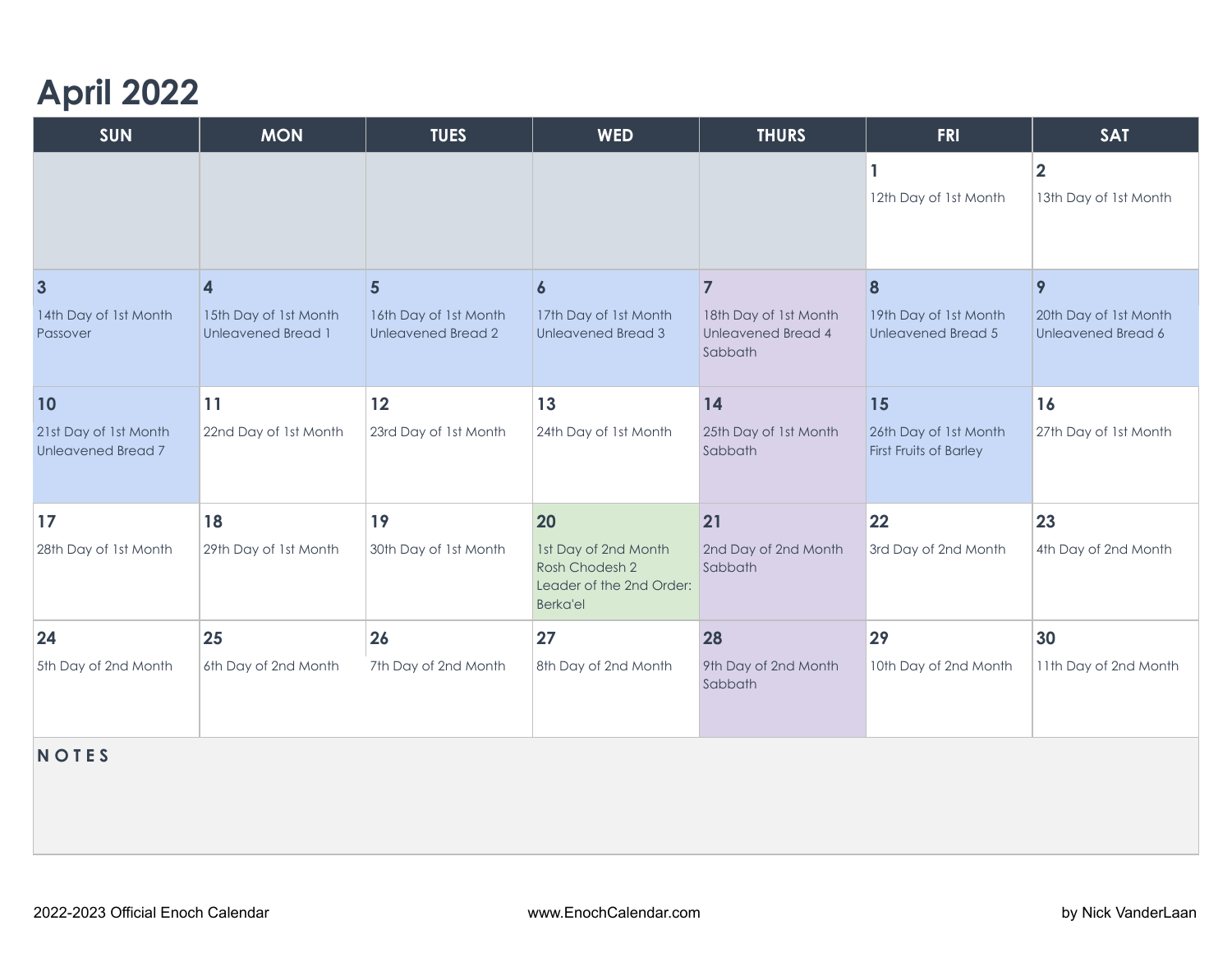# **May 2022**

| <b>SUN</b>                                                      | <b>MON</b>                                              | <b>TUES</b>                                              | <b>WED</b>                                               | <b>THURS</b>                                                                    | <b>FRI</b>                                                                             | <b>SAT</b>                                                           |
|-----------------------------------------------------------------|---------------------------------------------------------|----------------------------------------------------------|----------------------------------------------------------|---------------------------------------------------------------------------------|----------------------------------------------------------------------------------------|----------------------------------------------------------------------|
| 12th Day of 2nd Month                                           | $\overline{2}$<br>13th Day of 2nd Month                 | $\mathbf{3}$<br>14th Day of 2nd Month<br>2nd Passover    | Δ.<br>15th Day of 2nd Month<br><b>Unleavened Bread 1</b> | $5\phantom{1}$<br>16th Day of 2nd Month<br><b>Unleavened Bread 2</b><br>Sabbath | 6<br>17th Day of 2nd Month<br><b>Unleavened Bread 3</b>                                | $\overline{7}$<br>18th Day of 2nd Month<br><b>Unleavened Bread 4</b> |
| $\vert 8$<br>19th Day of 2nd Month<br><b>Unleavened Bread 5</b> | 9<br>20th Day of 2nd Month<br><b>Unleavened Bread 6</b> | 10<br>21st Day of 2nd Month<br><b>Unleavened Bread 7</b> | 11<br>22nd Day of 2nd Month                              | 12<br>23rd Day of 2nd Month<br>Sabbath                                          | 13<br>24th Day of 2nd Month                                                            | 14<br>25th Day of 2nd Month                                          |
| 15<br>26th Day of 2nd Month                                     | 16<br>27th Day of 2nd Month                             | 17<br>28th Day of 2nd Month                              | 18<br>29th Day of 2nd Month                              | 19<br>30th Day of 2nd Month<br>Sabbath                                          | 20<br>1st Day of 3rd Month<br>Rosh Chodesh 3<br>Leader of the 3rd Order:<br>Zalebsa'el | 21<br>2nd Day of 3rd Month                                           |
| 22<br>3rd Day of 3rd Month                                      | 23<br>4th Day of 3rd Month                              | 24<br>5th Day of 3rd Month                               | 25<br>6th Day of 3rd Month                               | 26<br>7th Day of 3rd Month<br>Sabbath                                           | 27<br>8th Day of 3rd Month                                                             | 28<br>9th Day of 3rd Month                                           |
| 29<br>10th Day of 3rd Month                                     | 30<br>11th Day of 3rd Month                             | 31<br>12th Day of 3rd Month                              |                                                          |                                                                                 |                                                                                        |                                                                      |

#### **N O T E S**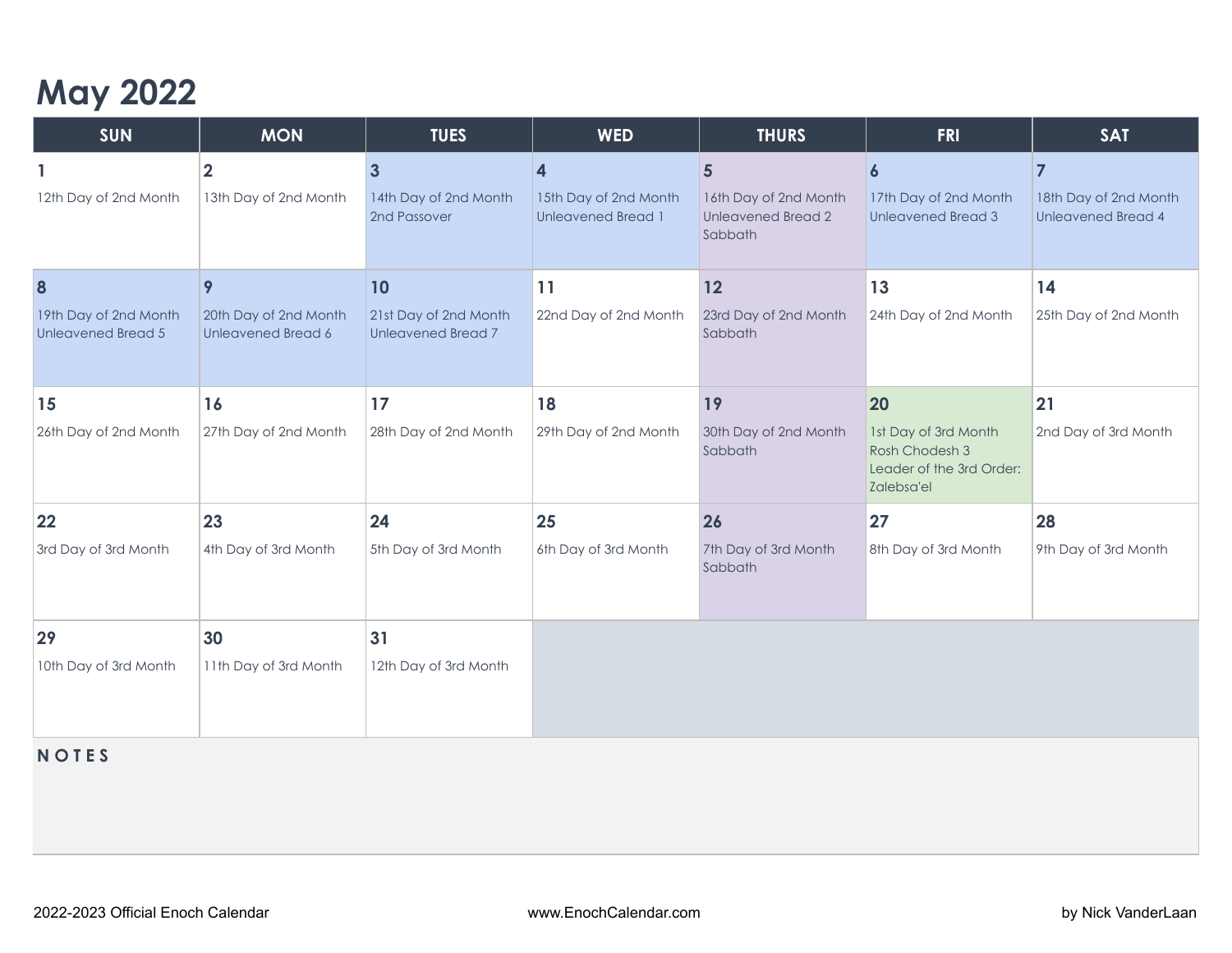#### **June 2022**

| <b>SUN</b>                                                                                                | <b>MON</b>                                                                                                | <b>TUES</b>                                                                                 | <b>WED</b>            | <b>THURS</b>                                       | <b>FRI</b>                                                                                                            | <b>SAT</b>                                       |  |
|-----------------------------------------------------------------------------------------------------------|-----------------------------------------------------------------------------------------------------------|---------------------------------------------------------------------------------------------|-----------------------|----------------------------------------------------|-----------------------------------------------------------------------------------------------------------------------|--------------------------------------------------|--|
|                                                                                                           |                                                                                                           |                                                                                             | 13th Day of 3rd Month | $\overline{2}$<br>14th Day of 3rd Month<br>Sabbath | $\overline{\mathbf{3}}$<br>15th Day of 3rd Month<br>Shavuot<br><b>Feast of the Covenants</b><br>First Fruits of Wheat | $\overline{\mathbf{4}}$<br>16th Day of 3rd Month |  |
| 5                                                                                                         | $\boldsymbol{6}$                                                                                          |                                                                                             | 8                     | 9                                                  | 10                                                                                                                    | 11                                               |  |
| 17th Day of 3rd Month                                                                                     | 18th Day of 3rd Month                                                                                     | 19th Day of 3rd Month                                                                       | 20th Day of 3rd Month | 21st Day of 3rd Month<br>Sabbath                   | 22nd Day of 3rd Month                                                                                                 | 23rd Day of 3rd Month                            |  |
| 12                                                                                                        | 13                                                                                                        | 14                                                                                          | 15                    | 16                                                 | 17                                                                                                                    | 18                                               |  |
| 24th Day of 3rd Month                                                                                     | 25th Day of 3rd Month                                                                                     | 26th Day of 3rd Month                                                                       | 27th Day of 3rd Month | 28th Day of 3rd Month<br>Sabbath                   | 29th Day of 3rd Month                                                                                                 | 30th Day of 3rd Month                            |  |
| 19                                                                                                        | 20                                                                                                        | 21                                                                                          | 22                    | 23                                                 | 24                                                                                                                    | 25                                               |  |
| 31st Day of 3rd Month<br>Day of Season - Summer<br>StationLeader: Hel'emmelek<br>Add Head 1000: Heluyasaf | 1st Day of 4th Month<br>Rosh Chodesh 4<br>Leader of the 4th Order:<br>Geda'iyal<br>Remembrance Day (Noah) | 2nd Day of 4th Month<br><b>Summer Solstice</b><br>Follower of the Order<br>Leader: Adnar'ul | 3rd Day of 4th Month  | 4th Day of 4th Month<br>Sabbath                    | 5th Day of 4th Month                                                                                                  | 6th Day of 4th Month                             |  |
| 26                                                                                                        | 27                                                                                                        | 28                                                                                          | 29                    | 30                                                 |                                                                                                                       |                                                  |  |
| 7th Day of 4th Month                                                                                      | 8th Day of 4th Month                                                                                      | 9th Day of 4th Month<br>Fast of the 4th Month                                               | 10th Day of 4th Month | 11th Day of 4th Month<br>Sabbath                   |                                                                                                                       |                                                  |  |
| <b>NOTES</b>                                                                                              |                                                                                                           |                                                                                             |                       |                                                    |                                                                                                                       |                                                  |  |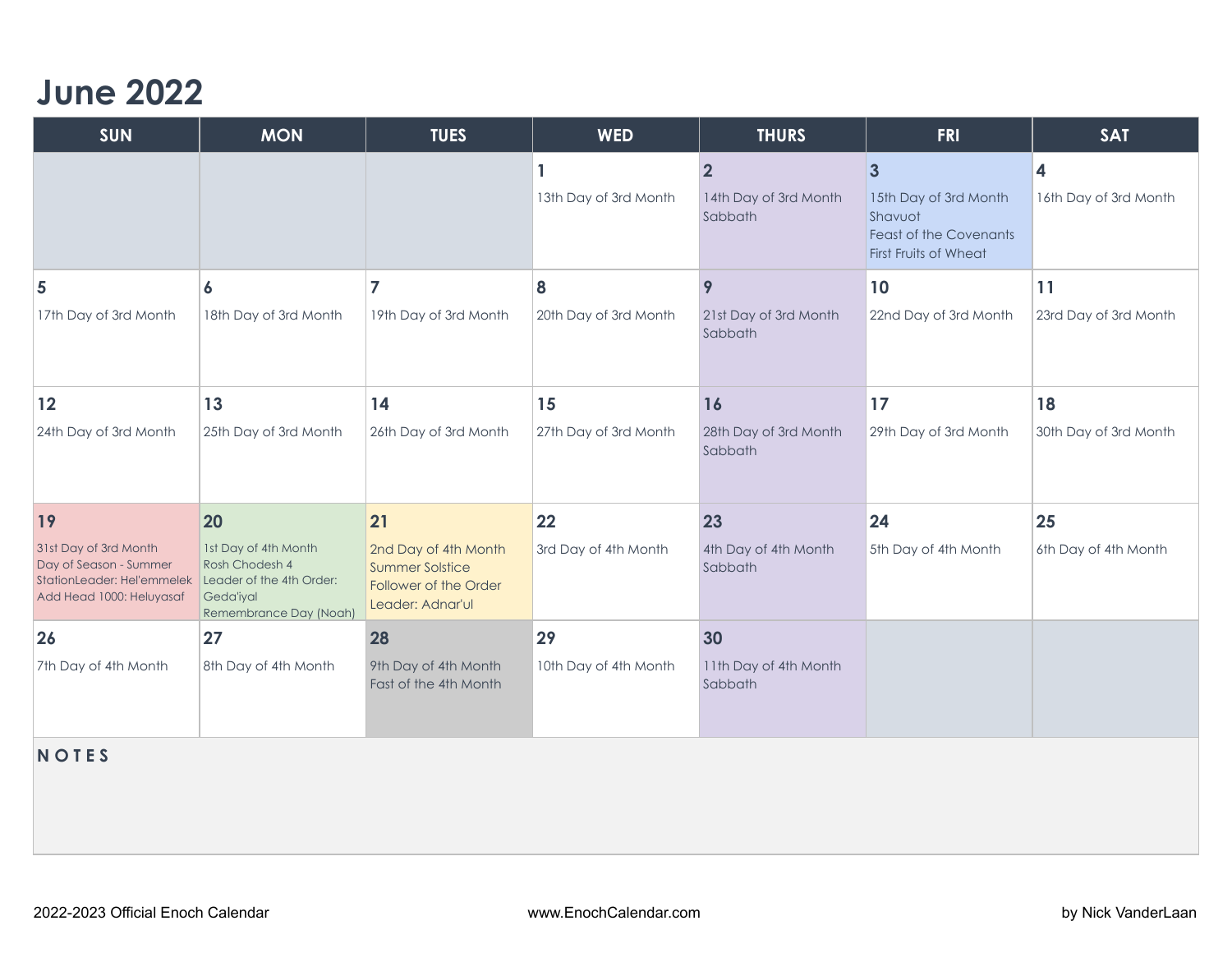### **July 2022**

| <b>SUN</b>            | <b>MON</b>              | <b>TUES</b>           | <b>WED</b>                                                                     | <b>THURS</b>                     | <b>FRI</b>                                       | <b>SAT</b>                              |
|-----------------------|-------------------------|-----------------------|--------------------------------------------------------------------------------|----------------------------------|--------------------------------------------------|-----------------------------------------|
|                       |                         |                       |                                                                                |                                  | 1<br>12th Day of 4th Month                       | $\overline{2}$<br>13th Day of 4th Month |
| 3                     | $\overline{\mathbf{4}}$ | 5                     | 6                                                                              | $\overline{7}$                   | 8                                                | 9                                       |
| 14th Day of 4th Month | 15th Day of 4th Month   | 16th Day of 4th Month | 17th Day of 4th Month                                                          | 18th Day of 4th Month<br>Sabbath | 19th Day of 4th Month                            | 20th Day of 4th Month                   |
| 10                    | 11                      | 12                    | 13                                                                             | 14                               | 15                                               | 16                                      |
| 21st Day of 4th Month | 22nd Day of 4th Month   | 23rd Day of 4th Month | 24th Day of 4th Month                                                          | 25th Day of 4th Month<br>Sabbath | 26th Day of 4th Month                            | 27th Day of 4th Month                   |
| 17                    | 18                      | 19                    | 20                                                                             | 21                               | 22                                               | 23                                      |
| 28th Day of 4th Month | 29th Day of 4th Month   | 30th Day of 4th Month | 1st Day of 5th Month<br>Rosh Chodesh 5<br>Leader of the 5th Order:<br>Helya'el | 2nd Day of 5th Month<br>Sabbath  | 3rd Day of 5th Month<br>First Fruits of New Wine | 4th Day of 5th Month                    |
| 24                    | 25                      | 26                    | 27                                                                             | 28                               | 29                                               | 30                                      |
| 5th Day of 5th Month  | 6th Day of 5th Month    | 7th Day of 5th Month  | 8th Day of 5th Month                                                           | 9th Day of 5th Month<br>Sabbath  | 10th Day of 5th Month<br>Fast of the 5th Month   | 11th Day of 5th Month                   |
| 31                    | <b>NOTES</b>            |                       |                                                                                |                                  |                                                  |                                         |
| 12th Day of 5th Month |                         |                       |                                                                                |                                  |                                                  |                                         |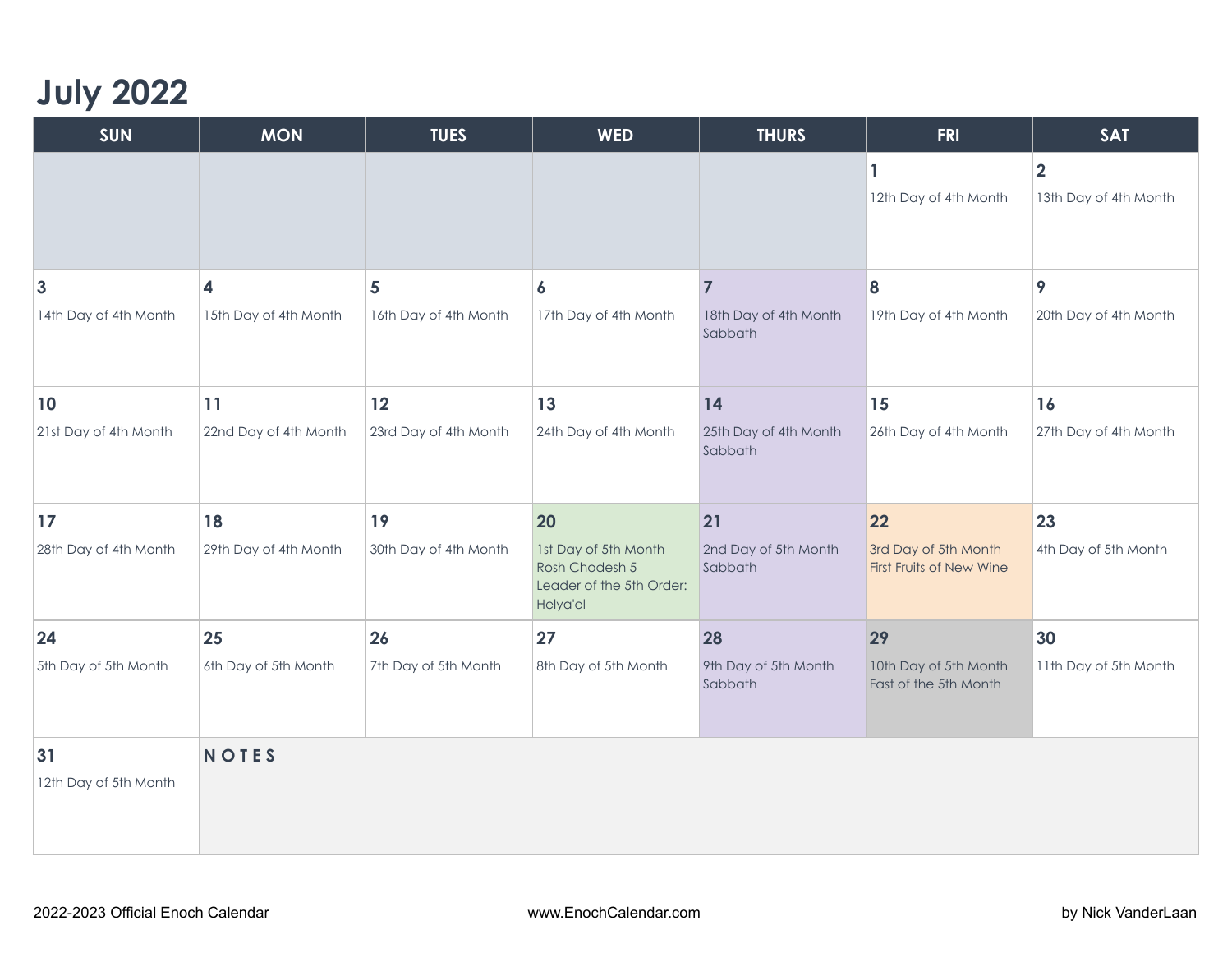### **August 2022**

| <b>SUN</b>            | <b>MON</b>            | <b>TUES</b>           | <b>WED</b>            | <b>THURS</b>                     | <b>FRI</b>                                                                  | <b>SAT</b>            |  |
|-----------------------|-----------------------|-----------------------|-----------------------|----------------------------------|-----------------------------------------------------------------------------|-----------------------|--|
|                       | 1                     | $\overline{2}$        | $\mathbf{3}$          | 4                                | 5                                                                           | 6                     |  |
|                       | 13th Day of 5th Month | 14th Day of 5th Month | 15th Day of 5th Month | 16th Day of 5th Month<br>Sabbath | 17th Day of 5th Month                                                       | 18th Day of 5th Month |  |
| $\overline{7}$        | 8                     | 9                     | 10                    | 11                               | 12                                                                          | 13                    |  |
| 19th Day of 5th Month | 20th Day of 5th Month | 21st Day of 5th Month | 22nd Day of 5th Month | 23rd Day of 5th Month<br>Sabbath | 24th Day of 5th Month                                                       | 25th Day of 5th Month |  |
| 14                    | 15                    | 16                    | 17                    | 18                               | 19                                                                          | 20                    |  |
| 26th Day of 5th Month | 27th Day of 5th Month | 28th Day of 5th Month | 29th Day of 5th Month | 30th Day of 5th Month<br>Sabbath | 1st Day of 6th Month<br>Rosh Chodesh 6<br>Leader of the 6th Order:<br>Ki'el | 2nd Day of 6th Month  |  |
| 21                    | 22                    | 23                    | 24                    | 25                               | 26                                                                          | 27                    |  |
| 3rd Day of 6th Month  | 4th Day of 6th Month  | 5th Day of 6th Month  | 6th Day of 6th Month  | 7th Day of 6th Month<br>Sabbath  | 8th Day of 6th Month                                                        | 9th Day of 6th Month  |  |
| 28                    | 29                    | 30                    | 31                    |                                  |                                                                             |                       |  |
| 10th Day of 6th Month | 11th Day of 6th Month | 12th Day of 6th Month | 13th Day of 6th Month |                                  |                                                                             |                       |  |
| <b>NOTES</b>          |                       |                       |                       |                                  |                                                                             |                       |  |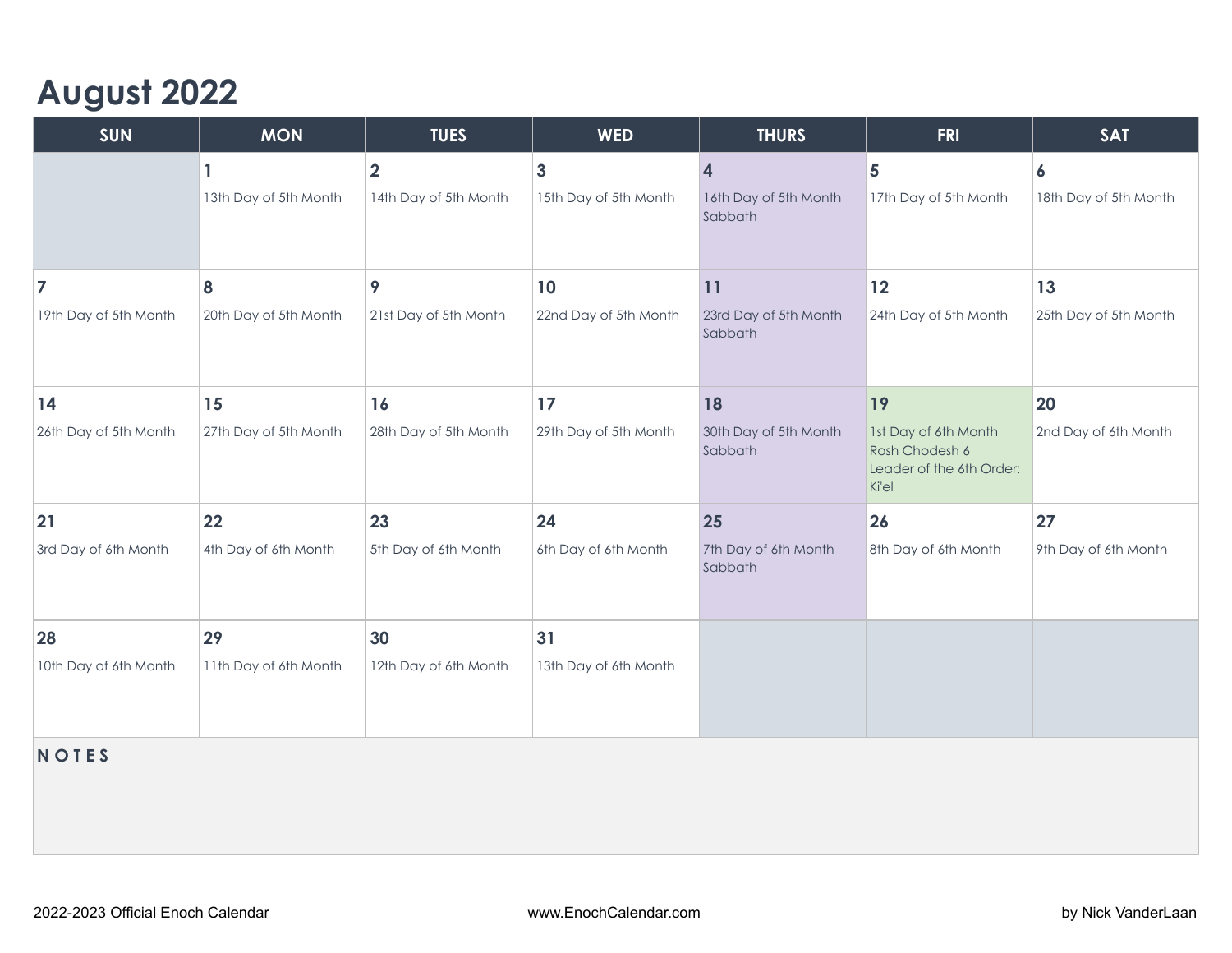#### **September 2022**

| <b>SUN</b>                                                                                                             | <b>MON</b>                                                                                                                               | <b>TUES</b>                                                  | <b>WED</b>                                                      | <b>THURS</b>                                           | <b>FRI</b>                                                                               | <b>SAT</b>                                                                                |  |
|------------------------------------------------------------------------------------------------------------------------|------------------------------------------------------------------------------------------------------------------------------------------|--------------------------------------------------------------|-----------------------------------------------------------------|--------------------------------------------------------|------------------------------------------------------------------------------------------|-------------------------------------------------------------------------------------------|--|
|                                                                                                                        |                                                                                                                                          |                                                              |                                                                 | 14th Day of 6th Month<br>Sabbath                       | $\overline{\mathbf{2}}$<br>15th Day of 6th Month                                         | $\mathbf{3}$<br>16th Day of 6th Month                                                     |  |
| 4                                                                                                                      | 5                                                                                                                                        | 6                                                            |                                                                 | 8                                                      | 9                                                                                        | 10                                                                                        |  |
| 17th Day of 6th Month                                                                                                  | 18th Day of 6th Month                                                                                                                    | 19th Day of 6th Month                                        | 20th Day of 6th Month                                           | 21st Day of 6th Month<br>Sabbath                       | 22nd Day of 6th Month<br>First Fruits of New Oil<br><b>Wood Offering</b><br>Levi & Judah | 23rd Day of 6th Month<br><b>Wood Offering</b><br>Benjamin & Joseph                        |  |
| 11                                                                                                                     | 12                                                                                                                                       | 13                                                           | 14                                                              | 15                                                     | 16                                                                                       | 17                                                                                        |  |
| 24th Day of 6th Month<br><b>Wood Offering</b><br>Reuben & Simeon                                                       | 25th Day of 6th Month<br><b>Wood Offering</b><br><b>Issachar &amp; Zebuon</b>                                                            | 26th Day of 6th Month<br><b>Wood Offering</b><br>Gad & Asher | 27th Day of 6th Month<br><b>Wood Offering</b><br>Dan & Naphtali | 28th Day of 6th Month<br>Sabbath                       | 29th Day of 6th Month                                                                    | 30th Day of 6th Month                                                                     |  |
| 18                                                                                                                     | 19                                                                                                                                       | 20                                                           | 21                                                              | 22                                                     | 23                                                                                       | 24                                                                                        |  |
| 31st Day of 6th Month<br>Day of Season - Fall<br>Station Leader: Milay'ul<br>Additional Head of a<br>Thousand: Asfa'el | 1st Day of 7th Month<br>Rosh Chodesh 7; Leader 7th<br>Order: (Lost); Yom Teruah,<br>Civil New Year / Rsh HShnh<br>Remembrance Day (Noah) | 2nd Day of 7th Month                                         | 3rd Day of 7th Month                                            | 4th Day of 7th Month<br>Sabbath<br><b>Fall Equinox</b> | 5th Day of 7th Month                                                                     | 6th Day of 7th Month<br><b>Fall Equinox</b><br>Follower of the Order<br>Leader: lyasus'el |  |
| 25                                                                                                                     | 26                                                                                                                                       | 27                                                           | 28                                                              | 29                                                     | 30                                                                                       |                                                                                           |  |
| 7th Day of 7th Month                                                                                                   | 8th Day of 7th Month                                                                                                                     | 9th Day of 7th Month                                         | 10th Day of 7th Month<br>Yom Kippur                             | 11th Day of 7th Month<br>Sabbath                       | 12th Day of 7th Month                                                                    |                                                                                           |  |
| <b>NOTES</b>                                                                                                           |                                                                                                                                          |                                                              |                                                                 |                                                        |                                                                                          |                                                                                           |  |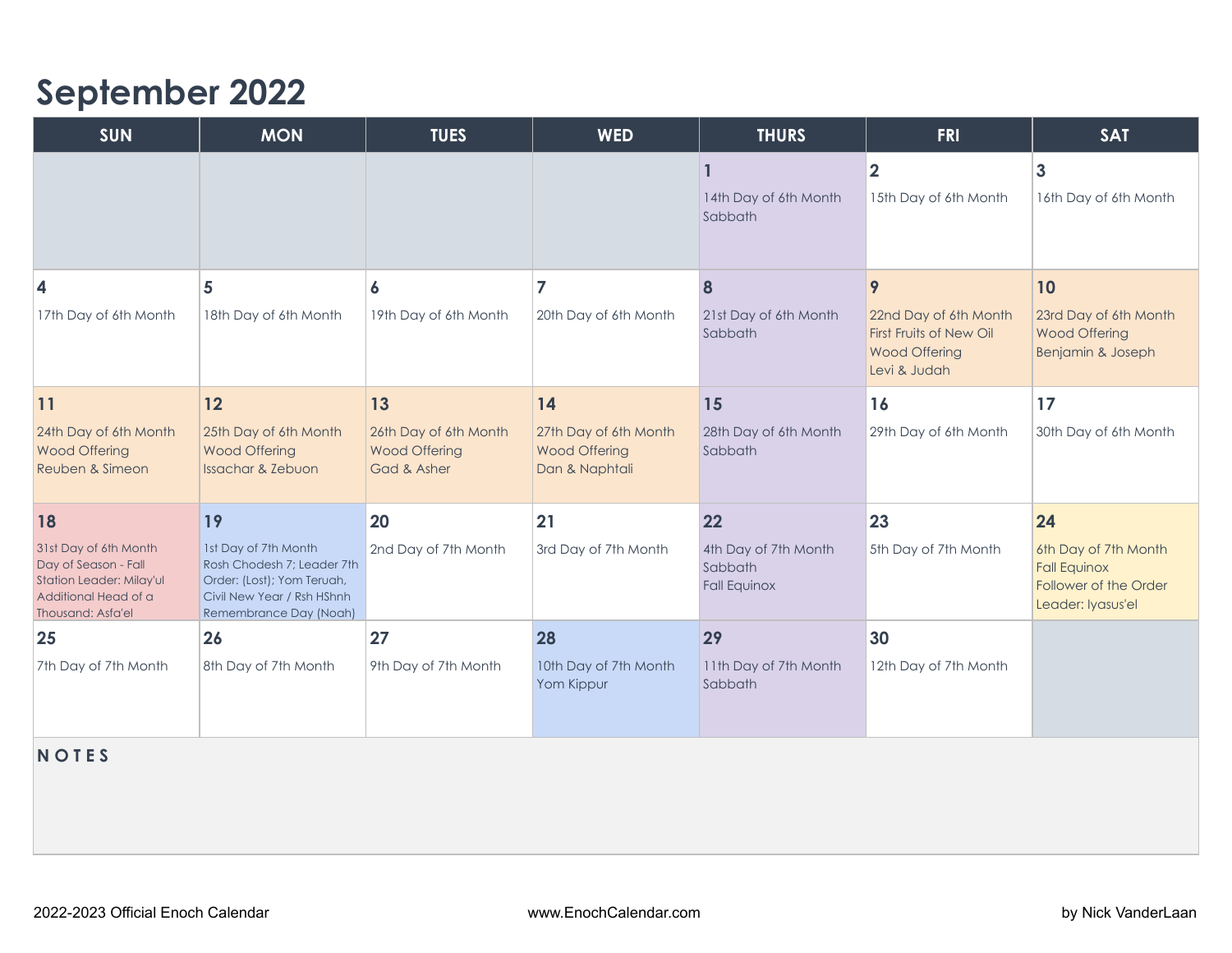#### **October 2022**

| <b>SUN</b>                                      | <b>MON</b>                                                        | <b>TUES</b>                                                                | <b>WED</b>                                                                   | <b>THURS</b>                                                                   | <b>FRI</b>                                                        | <b>SAT</b>                                           |
|-------------------------------------------------|-------------------------------------------------------------------|----------------------------------------------------------------------------|------------------------------------------------------------------------------|--------------------------------------------------------------------------------|-------------------------------------------------------------------|------------------------------------------------------|
|                                                 |                                                                   |                                                                            |                                                                              |                                                                                |                                                                   | 1<br>13th Day of 7th Month                           |
| $\mathbf{2}$<br>14th Day of 7th Month           | $\overline{3}$<br>15th Day of 7th Month<br>Sukkot / Tabernacles 1 | $\overline{\mathbf{4}}$<br>16th Day of 7th Month<br>Sukkot / Tabernacles 2 | $5\phantom{.0}$<br>17th Day of 7th Month<br>Sukkot / Tabernacles 3           | $\boldsymbol{6}$<br>18th Day of 7th Month<br>Sukkot / Tabernacles 4<br>Sabbath | $\overline{7}$<br>19th Day of 7th Month<br>Sukkot / Tabernacles 5 | 8<br>20th Day of 7th Month<br>Sukkot / Tabernacles 6 |
| 9                                               | 10                                                                | 11                                                                         | 12                                                                           | 13                                                                             | 14                                                                | 15                                                   |
| 21st Day of 7th Month<br>Sukkot / Tabernacles 7 | 22nd Day of 7th Month<br><b>Addition Great 8th Day</b>            | 23rd Day of 7th Month                                                      | 24th Day of 7th Month                                                        | 25th Day of 7th Month<br>Sabbath                                               | 26th Day of 7th Month                                             | 27th Day of 7th Month                                |
| 16                                              | 17                                                                | 18                                                                         | 19                                                                           | 20                                                                             | 21                                                                | 22                                                   |
| 28th Day of 7th Month                           | 29th Day of 7th Month                                             | 30th Day of 7th Month                                                      | 1st Day of 8th Month<br>Rosh Chodesh 8<br>Leader of the 8th Order:<br>(Lost) | 2nd Day of 8th Month<br>Sabbath                                                | 3rd Day of 8th Month                                              | 4th Day of 8th Month                                 |
| 23                                              | 24                                                                | 25                                                                         | 26                                                                           | 27                                                                             | 28                                                                | 29                                                   |
| 5th Day of 8th Month                            | 6th Day of 8th Month                                              | 7th Day of 8th Month                                                       | 8th Day of 8th Month                                                         | 9th Day of 8th Month<br>Sabbath                                                | 10th Day of 8th Month                                             | 11th Day of 8th Month                                |
| 30<br>12th Day of 8th Month                     | 31<br>13th Day of 8th Month                                       | <b>NOTES</b>                                                               |                                                                              |                                                                                |                                                                   |                                                      |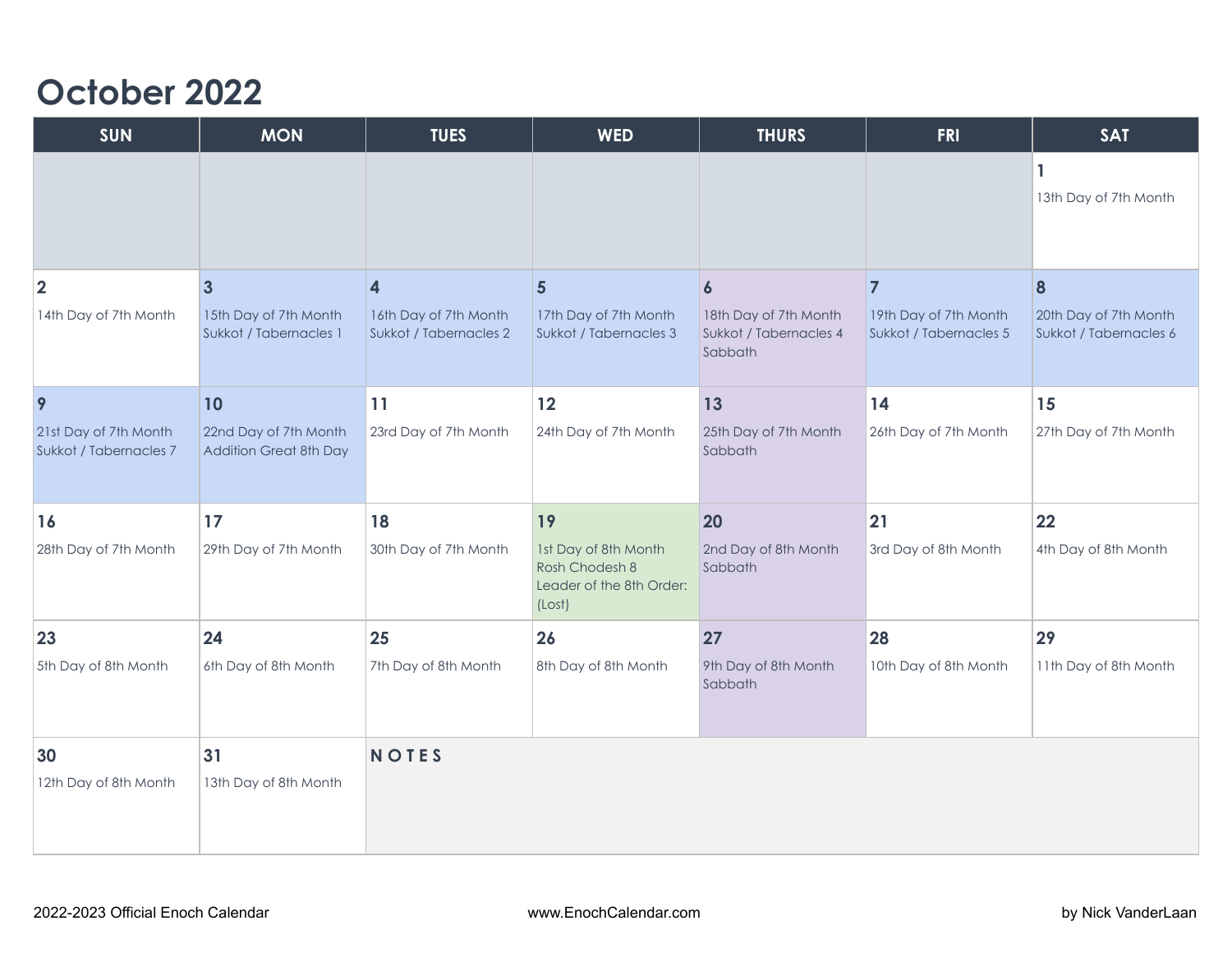#### **November 2022**

| <b>SUN</b>            | <b>MON</b>            | <b>TUES</b>           | <b>WED</b>                                       | <b>THURS</b>                                     | <b>FRI</b>                                                                   | <b>SAT</b>                              |
|-----------------------|-----------------------|-----------------------|--------------------------------------------------|--------------------------------------------------|------------------------------------------------------------------------------|-----------------------------------------|
|                       |                       | 14th Day of 8th Month | $\overline{\mathbf{2}}$<br>15th Day of 8th Month | $\mathbf{3}$<br>16th Day of 8th Month<br>Sabbath | $\overline{\mathbf{4}}$<br>17th Day of 8th Month                             | $5\phantom{1}$<br>18th Day of 8th Month |
| $\boldsymbol{6}$      | $\overline{7}$        | 8                     | 9                                                | 10                                               | 11                                                                           | $12$                                    |
| 19th Day of 8th Month | 20th Day of 8th Month | 21st Day of 8th Month | 22nd Day of 8th Month                            | 23rd Day of 8th Month<br>Sabbath                 | 24th Day of 8th Month                                                        | 25th Day of 8th Month                   |
| 13                    | 14                    | 15                    | 16                                               | 17                                               | 18                                                                           | 19                                      |
| 26th Day of 8th Month | 27th Day of 8th Month | 28th Day of 8th Month | 29th Day of 8th Month                            | 30th Day of 8th Month<br>Sabbath                 | 1st Day of 9th Month<br>Rosh Chodesh 9<br>Leader of the 9th Order:<br>(Lost) | 2nd Day of 9th Month                    |
| 20                    | 21                    | 22                    | 23                                               | 24                                               | 25                                                                           | 26                                      |
| 3rd Day of 9th Month  | 4th Day of 9th Month  | 5th Day of 9th Month  | 6th Day of 9th Month                             | 7th Day of 9th Month<br>Sabbath                  | 8th Day of 9th Month                                                         | 9th Day of 9th Month                    |
| 27                    | 28                    | 29                    | 30                                               |                                                  |                                                                              |                                         |
| 10th Day of 9th Month | 11th Day of 9th Month | 12th Day of 9th Month | 13th Day of 9th Month                            |                                                  |                                                                              |                                         |
| <b>NOTES</b>          |                       |                       |                                                  |                                                  |                                                                              |                                         |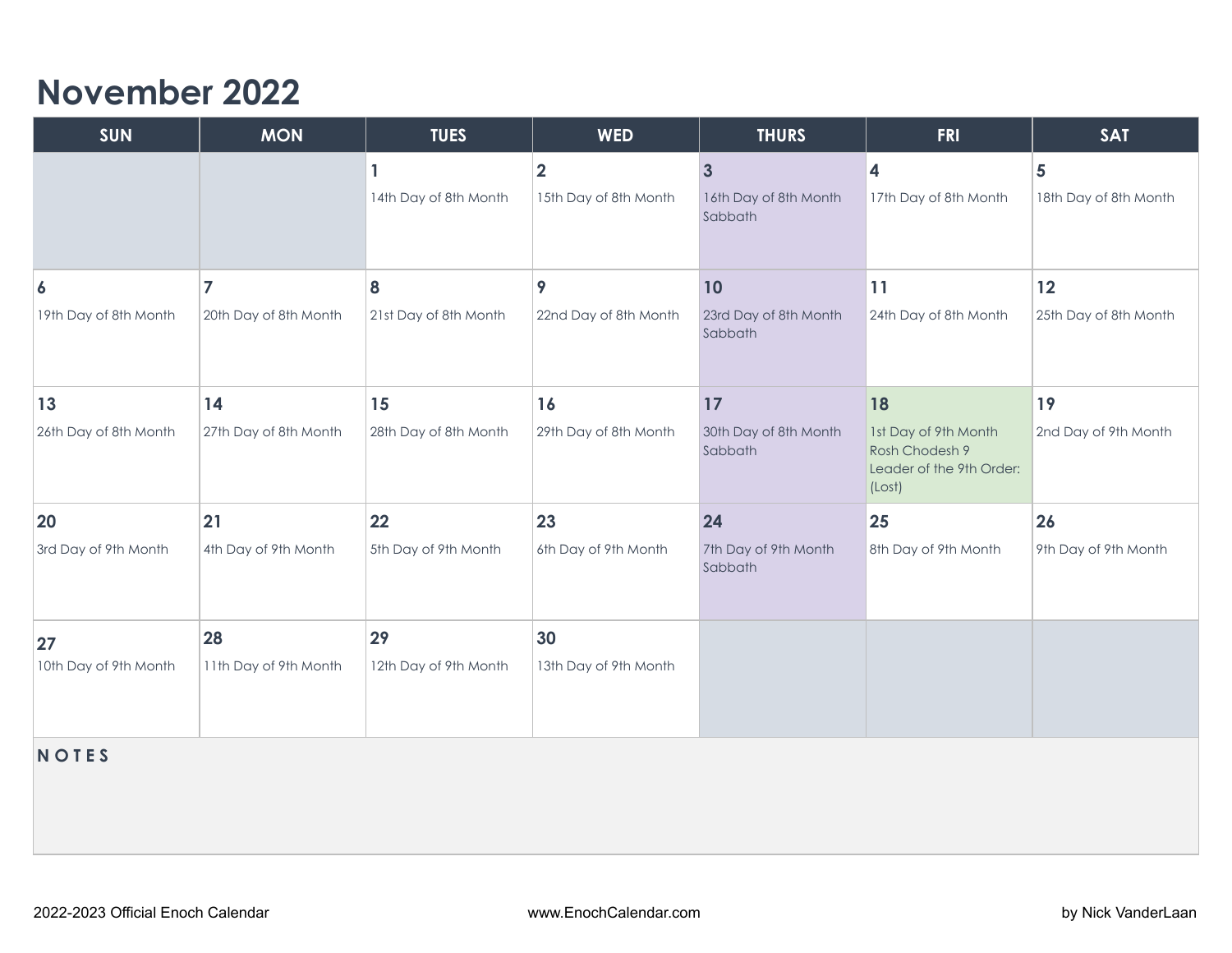#### **December 2022**

| <b>SUN</b>                                                                                                                 | <b>MON</b>                                                                                                | <b>TUES</b>           | <b>WED</b>                                                                                  | <b>THURS</b>                      | <b>FRI</b>                                       | <b>SAT</b>                            |  |  |
|----------------------------------------------------------------------------------------------------------------------------|-----------------------------------------------------------------------------------------------------------|-----------------------|---------------------------------------------------------------------------------------------|-----------------------------------|--------------------------------------------------|---------------------------------------|--|--|
|                                                                                                                            |                                                                                                           |                       |                                                                                             | 14th Day of 9th Month<br>Sabbath  | $\overline{\mathbf{2}}$<br>15th Day of 9th Month | $\mathbf{3}$<br>16th Day of 9th Month |  |  |
| $\overline{\mathbf{4}}$                                                                                                    | 5                                                                                                         | 6                     |                                                                                             | 8                                 | 9                                                | 10                                    |  |  |
| 17th Day of 9th Month                                                                                                      | 18th Day of 9th Month                                                                                     | 19th Day of 9th Month | 20th Day of 9th Month                                                                       | 21st Day of 9th Month<br>Sabbath  | 22nd Day of 9th Month                            | 23rd Day of 9th Month                 |  |  |
| 11                                                                                                                         | 12                                                                                                        | 13                    | 14                                                                                          | 15                                | 16                                               | 17                                    |  |  |
| 24th Day of 9th Month                                                                                                      | 25th Day of 9th Month                                                                                     | 26th Day of 9th Month | 27th Day of 9th Month                                                                       | 28th Day of 9th Month<br>Sabbath  | 29th Day of 9th Month                            | 30th Day of 9th Month                 |  |  |
| 18                                                                                                                         | 19                                                                                                        | 20                    | 21                                                                                          | 22                                | 23                                               | 24                                    |  |  |
| 31st Day of 9th Month<br>Day of Season - Winter<br><b>Station Leader: Narel</b><br>Additional Head of a<br>Thosand: (Lost) | 1st Day of 10th Month<br>Rosh Chodesh 10<br>Leader of the 10th Order:<br>(Lost)<br>Remembrance Day (Noah) | 2nd Day of 10th Month | 3rd Day of 10th Month<br><b>Winter Solstice</b><br>Follower of the Order<br>Leader: Elum'el | 4th Day of 10th Month<br>Sabbath  | 5th Day of 10th Month                            | 6th Day of 10th Month                 |  |  |
| 25                                                                                                                         | 26                                                                                                        | 27                    | 28                                                                                          | 29                                | 30                                               | 31                                    |  |  |
| 7th Day of 10th Month                                                                                                      | 8th Day of 10th Month                                                                                     | 9th Day of 10th Month | 10th Day of 10th Month<br>Fast of the 10th Month                                            | 11th Day of 10th Month<br>Sabbath | 12th Day of 10th Month                           | 13th Day of 10th Month                |  |  |
| <b>NOTES</b>                                                                                                               |                                                                                                           |                       |                                                                                             |                                   |                                                  |                                       |  |  |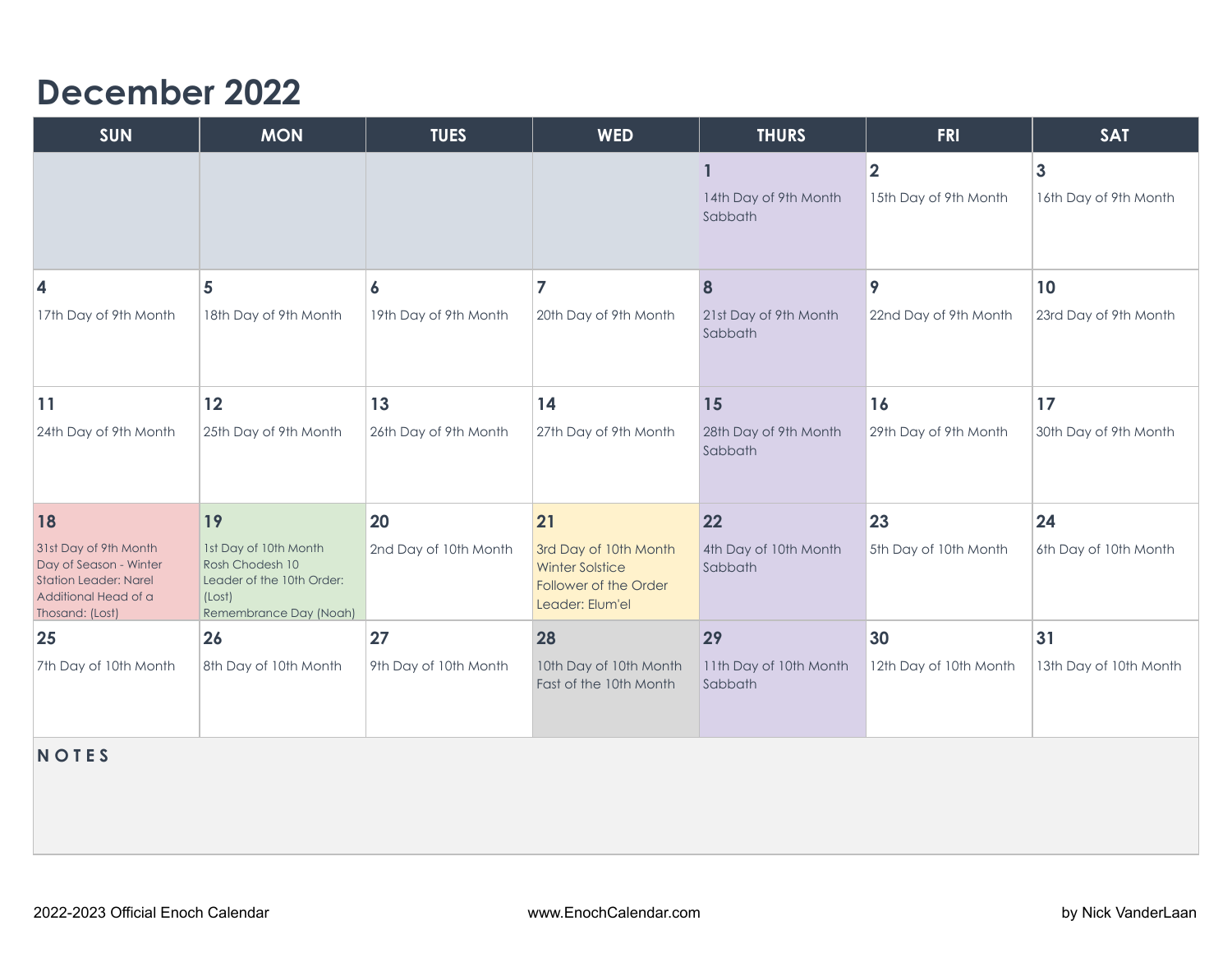### **January 2023**

| <b>SUN</b>             | <b>MON</b>              | <b>TUES</b>            | <b>WED</b>                                                                      | <b>THURS</b>                      | <b>FRI</b>             | <b>SAT</b>             |
|------------------------|-------------------------|------------------------|---------------------------------------------------------------------------------|-----------------------------------|------------------------|------------------------|
|                        | $\overline{\mathbf{2}}$ | 3                      | 4                                                                               | $5\phantom{1}$                    | 6                      | 7                      |
| 14th Day of 10th Month | 15th Day of 10th Month  | 16th Day of 10th Month | 17th Day of 10th Month                                                          | 18th Day of 10th Month<br>Sabbath | 19th Day of 10th Month | 20th Day of 10th Month |
| 8                      | 9                       | 10                     | 11                                                                              | 12                                | 13                     | 14                     |
| 21st Day of 10th Month | 22nd Day of 10th Month  | 23rd Day of 10th Month | 24th Day of 10th Month                                                          | 25th Day of 10th Month<br>Sabbath | 26th Day of 10th Month | 27th Day of 10th Month |
| 15                     | 16                      | 17                     | 18                                                                              | 19                                | 20                     | 21                     |
| 28th Day of 10th Month | 29th Day of 10th Month  | 30th Day of 10th Month | 1st Day of 11th Month<br>Rosh Chodesh 11<br>Leader of the 11th Order:<br>(Lost) | 2nd Day of 11th Month<br>Sabbath  | 3rd Day of 11th Month  | 4th Day of 11th Month  |
| 22                     | 23                      | 24                     | 25                                                                              | 26                                | 27                     | 28                     |
| 5th Day of 11th Month  | 6th Day of 11th Month   | 7th Day of 11th Month  | 8th Day of 11th Month                                                           | 9th Day of 11th Month<br>Sabbath  | 10th Day of 11th Month | 11th Day of 11th Month |
| 29                     | 30                      | 31                     | <b>NOTES</b>                                                                    |                                   |                        |                        |
| 12th Day of 11th Month | 13th Day of 11th Month  | 14th Day of 11th Month |                                                                                 |                                   |                        |                        |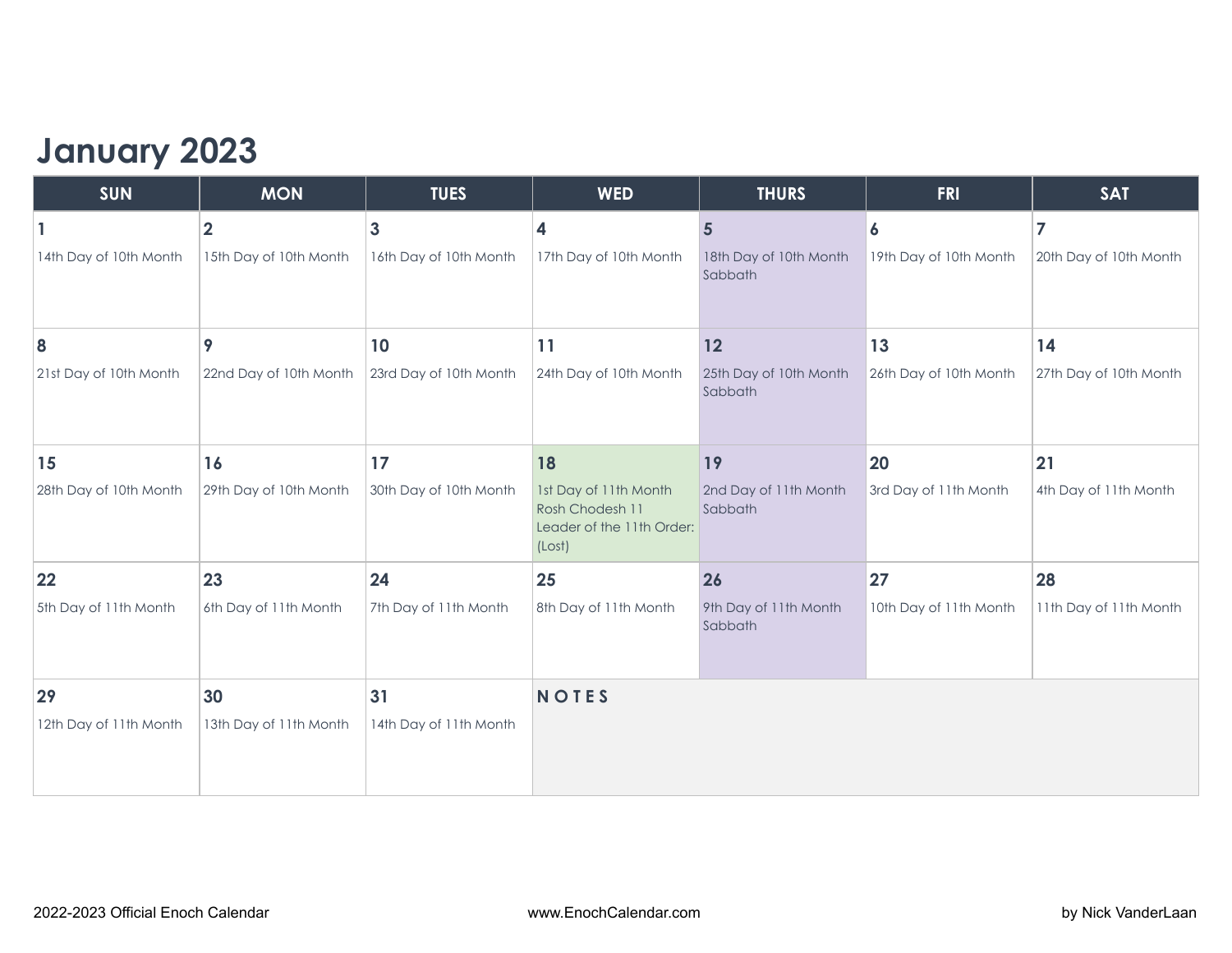#### **February 2023**

| <b>SUN</b>             | <b>MON</b>             | <b>TUES</b>            | <b>WED</b>                  | <b>THURS</b>                                      | <b>FRI</b>                                                                      | <b>SAT</b>                                        |  |  |  |
|------------------------|------------------------|------------------------|-----------------------------|---------------------------------------------------|---------------------------------------------------------------------------------|---------------------------------------------------|--|--|--|
|                        |                        |                        | 1<br>15th Day of 11th Month | $\mathbf{2}$<br>16th Day of 11th Month<br>Sabbath | $\overline{\mathbf{3}}$<br>17th Day of 11th Month                               | $\overline{\mathbf{4}}$<br>18th Day of 11th Month |  |  |  |
| 5                      | 6                      | $\overline{7}$         | 8                           | 9                                                 | 10                                                                              | 11                                                |  |  |  |
| 19th Day of 11th Month | 20th Day of 11th Month | 21st Day of 11th Month | 22nd Day of 11th Month      | 23rd Day of 11th Month<br>Sabbath                 | 24th Day of 11th Month                                                          | 25th Day of 11th Month                            |  |  |  |
| $12$                   | 13                     | 14                     | 15                          | 16                                                | 17                                                                              | 18                                                |  |  |  |
| 26th Day of 11th Month | 27th Day of 11th Month | 28th Day of 11th Month | 29th Day of 11th Month      | 30th Day of 11th Month<br>Sabbath                 | 1st Day of 12th Month<br>Rosh Chodesh 12<br>Leader of the 12th Order:<br>(Lost) | 2nd Day of 12th Month                             |  |  |  |
| <b>19</b>              | 20                     | 21                     | 22                          | 23                                                | 24                                                                              | 25                                                |  |  |  |
| 3rd Day of 12th Month  | 4th Day of 12th Month  | 5th Day of 12th Month  | 6th Day of 12th Month       | 7th Day of 12th Month<br>Sabbath                  | 8th Day of 12th Month                                                           | 9th Day of 12th Month                             |  |  |  |
| 26                     | 27                     | 28                     |                             |                                                   |                                                                                 |                                                   |  |  |  |
| 10th Day of 12th Month | 11th Day of 12th Month | 12th Day of 12th Month |                             |                                                   |                                                                                 |                                                   |  |  |  |
| <b>NOTES</b>           |                        |                        |                             |                                                   |                                                                                 |                                                   |  |  |  |